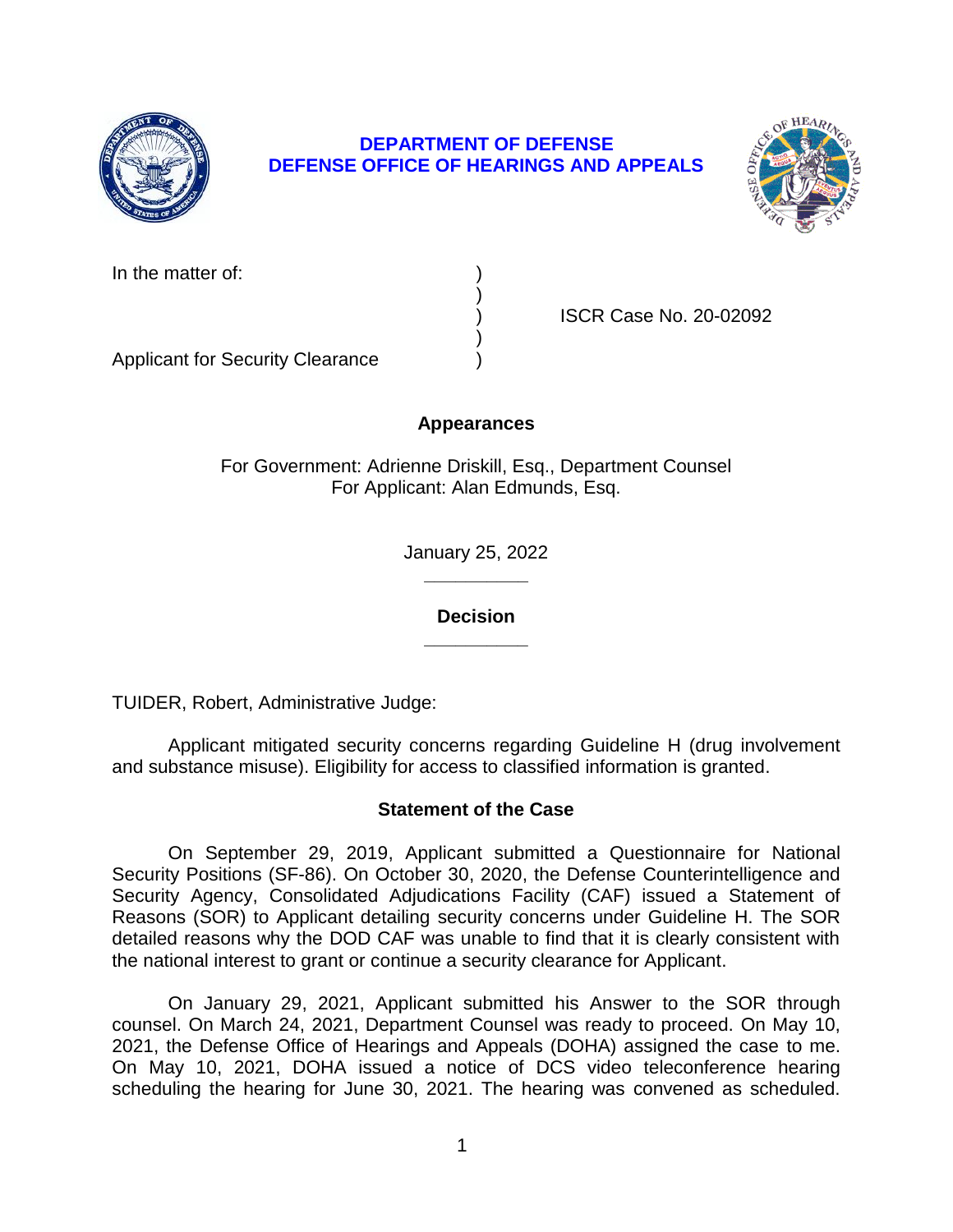Department Counsel submitted Government Exhibits (GE) 1 and 2, which were admitted without objection. Applicant testified, did not call any witnesses to testify on his behalf, and submitted Applicant's Exhibits (AE) A through O, which were admitted without objection. AE A through H were attached to Applicant's SOR Answer. On July 12, 2021, DOHA received the hearing transcript (Tr.).

## **Findings of Fact**

 Applicant, through counsel, admitted "with clarification" the sole allegation that he used marijuana with varying frequency from about January 1996 to June 2019. (SOR Answer) His admissions are incorporated or adopted as findings of fact. Additional findings of fact follow.

## **Background Information**

 Applicant is a 45-year-old senior principal systems engineer employed by a previously held a clearance from approximately 2000 to 2005 while employed by a defense contractor since June 2019. (GE 1; AE F; Tr. 13) He seeks a secret security clearance as a requirement of his continued employment. (GE 1; Tr. 13-14) He previous defense contractor. (SOR Answer; GE 1)

 Applicant received his high school diploma in May 1994. He was awarded a awarded a Master of Electrical Engineering degree in June 2003. He has received three patents and has three patents pending. (GE 1; AE F, AE G; Tr. 14-15, 27-28) He dentist at a children's hospital. At the time of the hearing, Applicant's wife was expecting Bachelor of Science degree in engineering science in December 1998. Applicant was married in December 2018. (GE 1; Tr. 15-16) Applicant's wife is employed as a pediatric their first child. (Tr. 16-17)

## **Drug Involvement and Substance Misuse**

 Applicant self-reported his drug use on his September 20, 2019 SF-86, when applying for a security clearance with his current employer. (GE 1; Tr. 10, 19-20) He was subsequently interviewed on November 11, 2019, by an Office of Personnel drug use. None of his drug use occurred while holding a security clearance. (GE 2) He further elaborated on his drug use in his January 29, 2021 SOR Answer as well as during his testimony. The following summarizes that drug use. Management (OPM) investigator as part of his background investigation regarding his

SOR ¶ 1.a alleged that Applicant used marijuana with varying frequency from about January 1996 to June 2019. During his testimony, Applicant clarified his past marijuana use. While in college, he used marijuana "probably half a dozen times or so." After college from 1998 to 2000, Applicant used marijuana "once, maybe twice." (SOR Answer; Tr. 19, 32-35) From 2000 to 2010, he did "not touch it at all." This included the five-year period he held a clearance. (Tr. 18-19) From 2010 to 2014, he used cannabis in conjunction with a vaporizer he developed "maybe every two to six months." (Tr. 35- 38) From 2014 to 2019, Applicant characterized his marijuana use as "maybe one or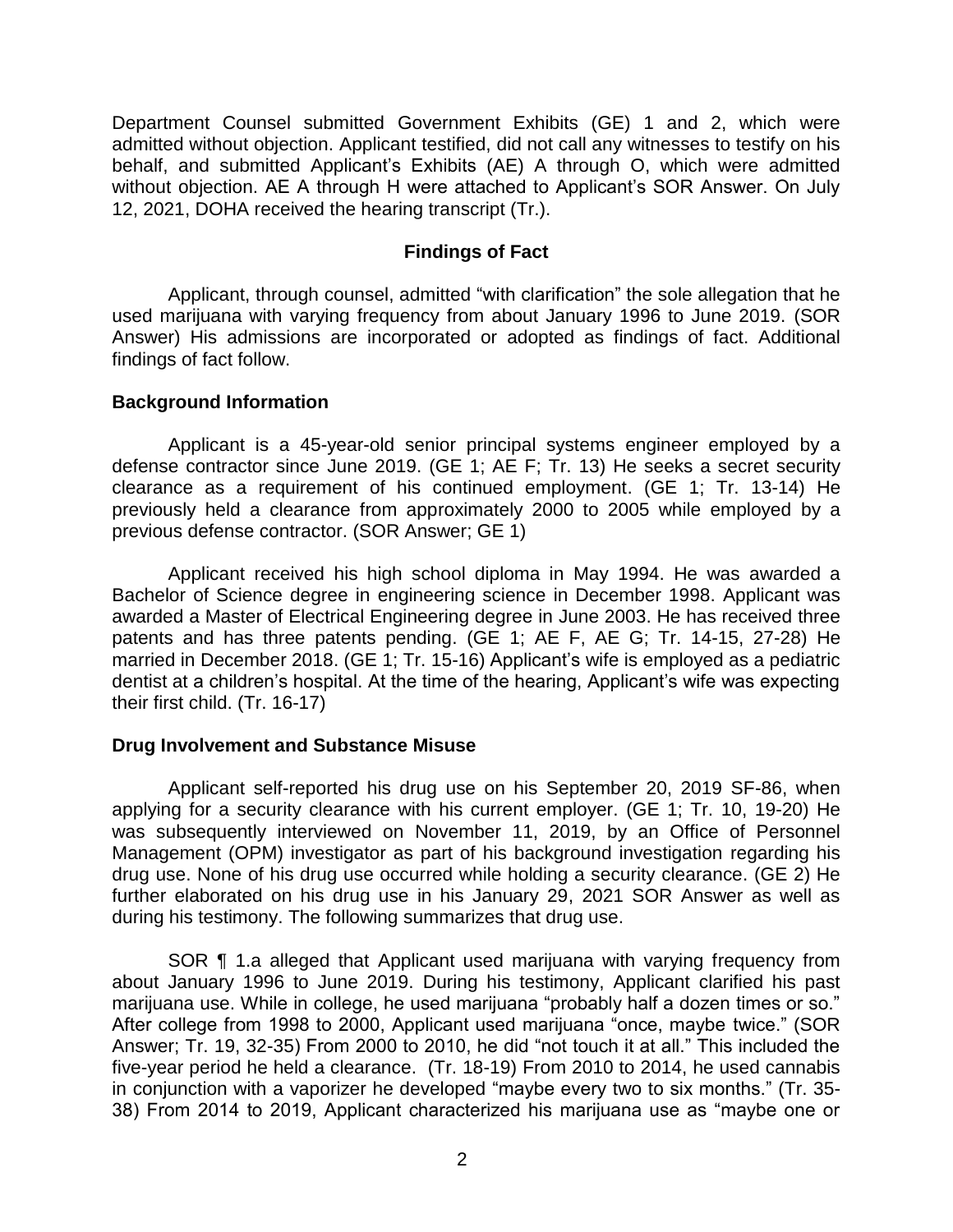two puffs, maybe every six months. . . . Really infrequent." (Tr. 39-40) The last time Applicant used marijuana was in June 2019 at a summer gathering. If offered marijuana today, Applicant credibly stated, "I would just walk away. It's not part of my life." (Tr. 22- 23, 28)

 Applicant does not use marijuana or cannabis-based products. His prior use was always personal and recreational. He never used marijuana when he previously held a clearance from 2000 to 2005 and does not currently use or intend to use marijuana or any cannabis-based products in the future. (SOR Answer; Tr. 19) Applicant reiterated his commitment during his hearing that he does not envision nor does he have any intent to use marijuana in the future. (Tr. 24, 29, 43)

 He added that he would not use marijuana in the future even if marijuana were legalized at the Federal level. Applicant explained, "Fundamentally, it's just not who I am. It's not part of my life anymore." Applicant stated, "And second part is my wife, [wife's name], is from [South American country]. She is adamantly against marijuana. Her father was an ex-undercover detective, and her mother was a judge in [South American country]. So she grew up with very strong black-and-white morals and she's marijuana, or anything else illegal." (Tr. 24-25) Applicant does not associate with very, very adamant on this subject. So no one would be anywhere near our house using anyone who uses marijuana. (Tr. 44)

 Applicant stated that his marijuana use was never the result of a medical prescription, nor for self-medication. He has never been referred to drug counseling for his past marijuana use. Applicant further stated that he does not now, nor has he ever, struggled with addiction for any illegal substance, including cannabis. He has never had a positive drug test. In his SOR Answer and during his hearing, Applicant submitted two misuse, acknowledging that any future involvement or misuse is grounds for revocation of national security eligibility. (SOR Answer; AE B, AE K; Tr. 23-24, 29-30) Applicant submitted three negative drug tests, one test collected on January 25, 2021, and two separate signed statements of intent to abstain from all drug involvement and substance tests collected on June 10, 2021. (Tr. 24; AE C, AE J)

 Applicant also submitted a comprehensive drug and alcohol assessment dated June 20, 2021, from a licensed clinical social worker, certified substance abuse counselor, and masters addiction professional and licensed substance abuse professional. She concluded that Applicant "is not at risk of relapse or return to his previous behavior. [Applicant] is fully capable of safeguarding classified information and [she] find[s] him fit for duty in a position affecting the national security." (Tr. 28; AE I)

## **Character Evidence**

 Applicant submitted five reference letters from individuals who know Applicant well. Two of those references are former work colleagues and one is a former neighbor. One reference is his current supervisor, and one reference is his wife. Four of Applicant's references are familiar with DoD security clearance regulations and policies. All references are familiar with the nature of the allegations against Applicant and fully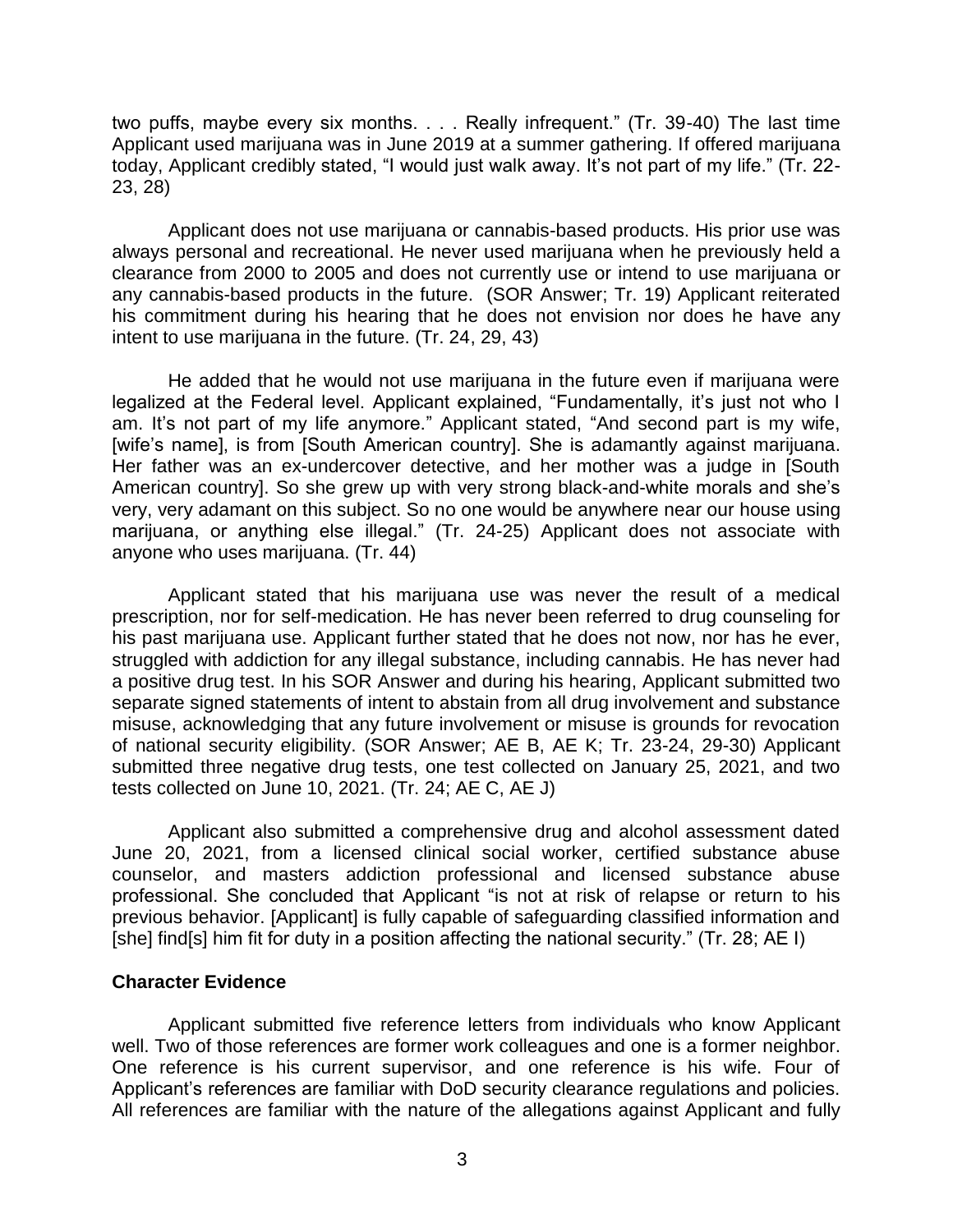support him. Applicant's 2020 performance evaluation documents superior performance and his contribution to the national defense. Applicant's former colleagues and current supervisor corroborated the positive performance evaluation comments in their reference letters. (Tr. 24-27; AE D, AE E, AE M) Applicant submitted current photographs of his wife and him. (Tr. 30-31; AE H, AE L)

#### **Policies**

5220.6, *Defense Industrial Personnel Security Clearance Review Program* (January 2, 1992), as amended (Directive); and the adjudicative guidelines (AG), which became This case is adjudicated under Executive Order (EO) 10865, *Safeguarding Classified Information within Industry* (February 20, 1960), as amended; DOD Directive effective on June 8, 2017.

 When evaluating an applicant's suitability for a security clearance, the administrative judge must consider the adjudicative guidelines. In addition to brief introductory explanations for each guideline, the adjudicative guidelines list potentially disqualifying conditions and mitigating conditions, which are to be used in evaluating an applicant's eligibility for access to classified information.

 These guidelines are not inflexible rules of law. Instead, recognizing the conjunction with the factors listed in AG ¶ 2 describing the adjudicative process. The commonsense decision. According to AG  $\P$  2(a), the entire process is a conscientious scrutiny of a number of variables known as the "whole-person concept." The administrative judge must consider all available, reliable information about the person, complexities of human behavior, administrative judges apply the guidelines in administrative judge's overarching adjudicative goal is a fair, impartial, and past and present, favorable and unfavorable, in making a decision.

The protection of the national security is the paramount consideration. AG  $\P$  2(b) eligibility will be resolved in favor of the national security." requires that "[a]ny doubt concerning personnel being considered for national security

 Under Directive ¶ E3.1.14, the Government must present evidence to establish controverted facts alleged in the SOR. Under Directive ¶ E3.1.15, the applicant is responsible for presenting "witnesses and other evidence to rebut, explain, extenuate, or mitigate facts admitted by the applicant or proven by Department Counsel." The applicant has the ultimate burden of persuasion to obtain a favorable clearance decision.

 A person who seeks access to classified information enters into a fiduciary relationship with the Government predicated upon trust and confidence. This relationship transcends normal duty hours and endures throughout off-duty hours. The Government reposes a high degree of trust and confidence in individuals to whom it grants access to classified information. Decisions include, by necessity, consideration of the possible risk the applicant may deliberately or inadvertently fail to safeguard classified information. Such decisions entail a certain degree of legally permissible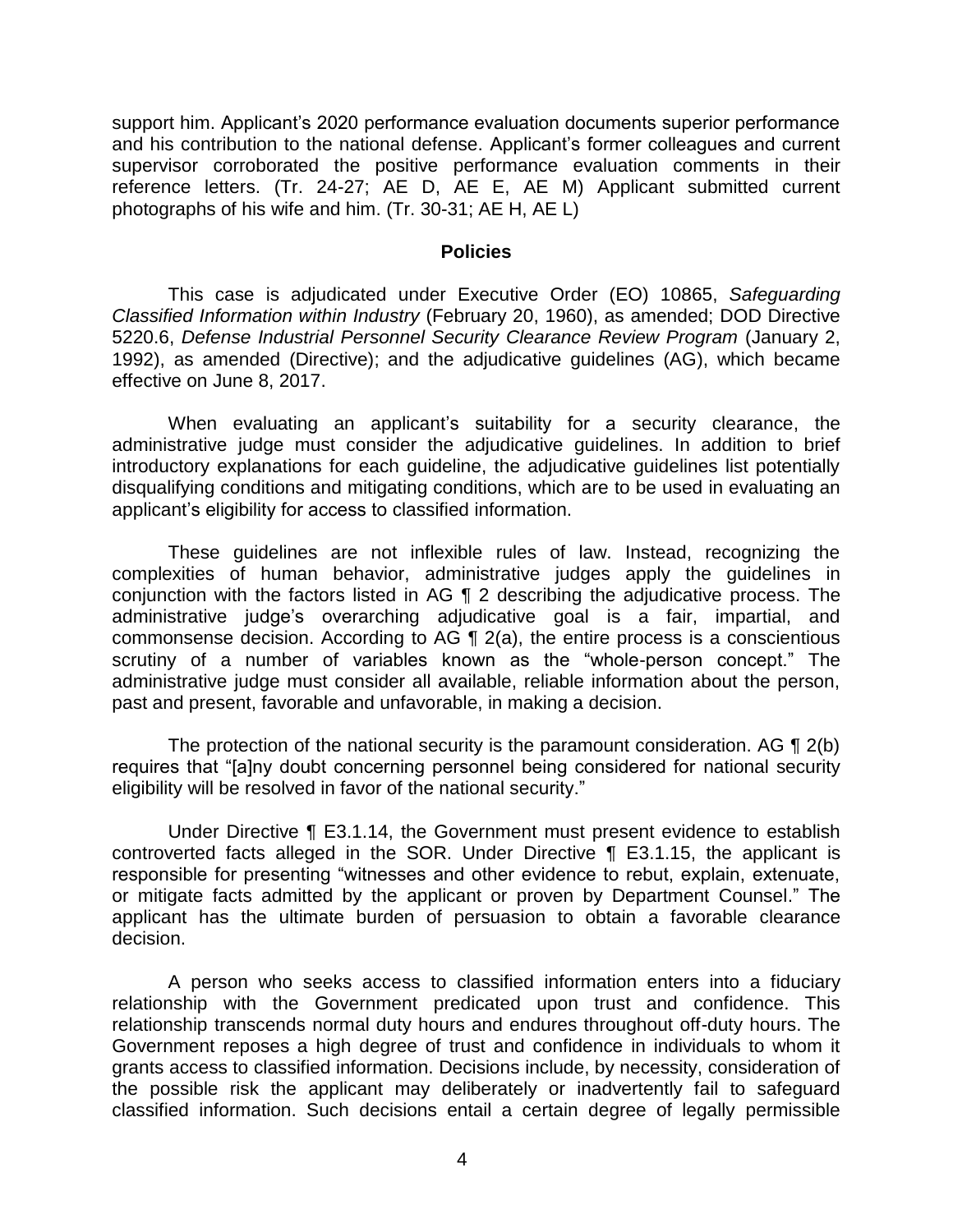extrapolation of potential, rather than actual, risk of compromise of classified information.

 Section 7 of EO 10865 provides that adverse decisions shall be "in terms of the national interest and shall in no sense be a determination as to the loyalty of the applicant concerned." *See also* EO 12968, Section 3.1(b) (listing multiple prerequisites for access to classified or sensitive information).

## **Analysis**

## **Drug Involvement and Substance Misuse**

AG  $\P$  24 describes the security concern about drug involvement and substance misuse:

The illegal use of controlled substances, to include the misuse of prescription and non-prescription drugs, and the use of other substances that cause physical or mental impairment or are used in a manner inconsistent with their intended purpose can raise questions about an individual's reliability and trustworthiness, both because such behavior may lead to physical or psychological impairment and because it raises questions about a person's ability or willingness to comply with laws, rules, and regulations. *Controlled substance* means any "controlled substance" as defined in 21 U.S.C. 802. *Substance misuse* is the generic term adopted in this guideline to describe any of the behaviors listed above.

AG ¶ 25 provides one condition that could raise a security concern and may be disqualifying in this case:

(a) any substance misuse (see above definition).

 These proceedings were initiated after Applicant self-reported his history of drug use on his September 20, 2019 SF-86, and later during his November 12, 2019 OPM interview. These self-disclosures establish AG ¶ 25(a). Further review is required.

AG **[1** 26 lists two conditions that could mitigate security concerns:

(a) the behavior happened so long ago, was so infrequent, or happened under such circumstances that it is unlikely to recur or does not cast doubt on the individual's current reliability, trustworthiness, or good judgment; and

 (b) the individual acknowledges his or her drug involvement and substance misuse, provides evidence of actions taken to overcome this problem, and has established a pattern of abstinence, including, but not limited to: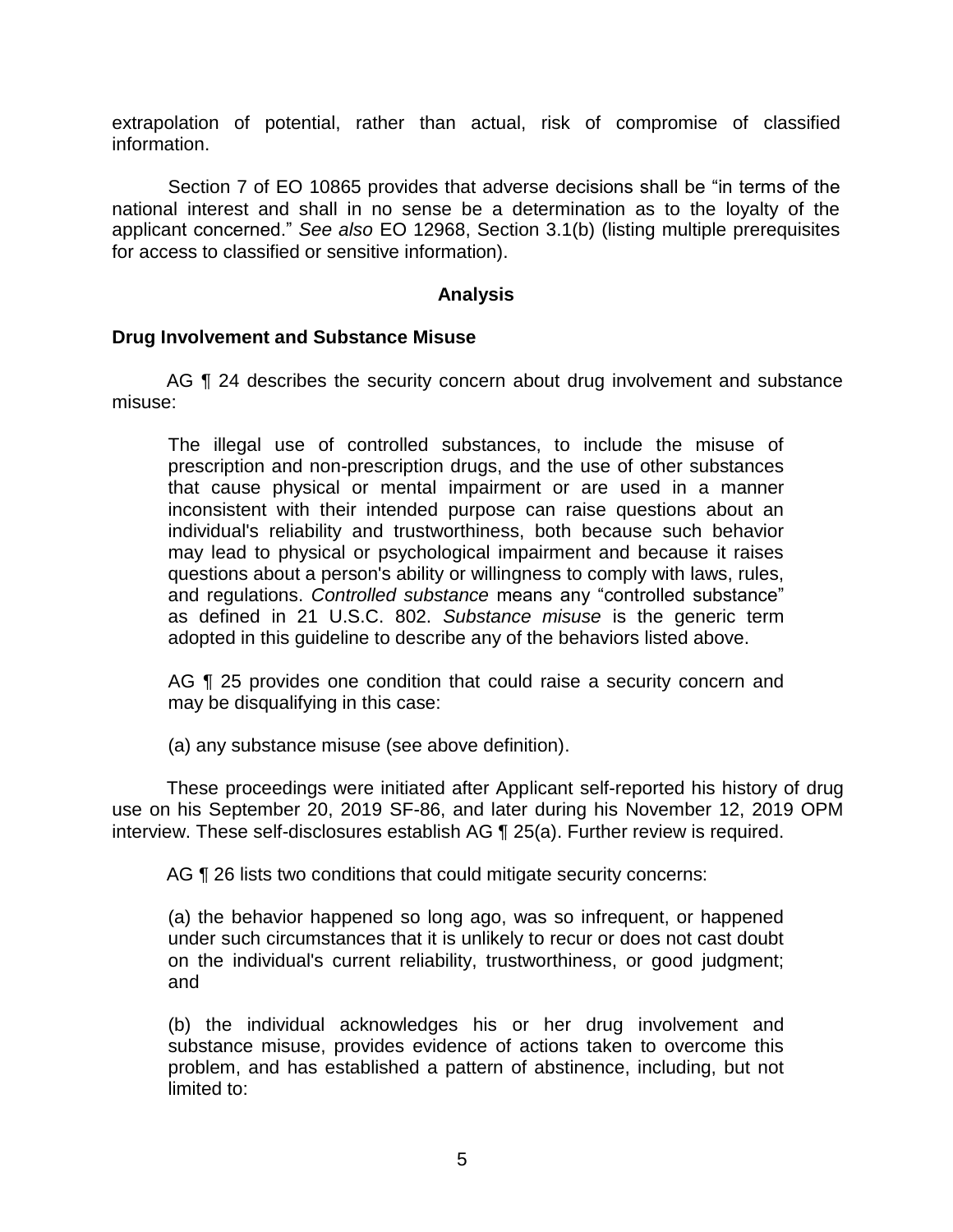(1) disassociation from drug-using associates and contacts;

(2) changing or avoiding the environment where drugs were used; and

 (3) providing a signed statement of intent to abstain from all drug involvement and substance misuse, acknowledging that any future involvement or misuse is grounds for revocation of national security eligibility.

 Considering the totality of the circumstances in this case, I find Applicant proved full mitigation of security concerns under AG ¶¶ 26(a) and 26(b).

Concerning AG ¶ 26(a), there are no "bright line" rules for determining when conduct is "recent." The determination must be based "on a careful evaluation of the totality of the record within the parameters set by the Directive." ISCR Case No. 02- 24452 at 6 (App. Bd. Aug. 4, 2004). For example, the Appeal Board determined in ISCR Case No. 98-0608 (App. Bd. Aug. 28, 1997), that an applicant's last use of marijuana occurring approximately 17 months before the hearing was not recent. If the evidence shows, "a significant period of time has passed without any evidence of misconduct," then an administrative judge must determine whether that period of time demonstrates "changed circumstances or conduct sufficient to warrant a finding of reform or rehabilitation." ISCR Case No. 02-24452 at 6 (App. Bd. Aug. 4, 2004).

In ISCR Case No. 04-09239 at 5 (App. Bd. Dec. 20, 2006), the Appeal Board reversed the judge's decision denying a clearance, focusing on the absence of drug use for five years prior to the hearing. The Appeal Board determined that the judge excessively emphasized the drug use while holding a security clearance, and the 20 plus years of drug use, and gave too little weight to lifestyle change and therapy. For the recency analysis, the Appeal Board stated:

*Compare* ISCR Case No. 98-0394 at 4 (App. Bd. June 10, 1999) (although the passage of three years since the applicant's last act of misconduct did not, standing alone, compel the administrative judge to apply Criminal Conduct Mitigating Condition 1 as a matter of law, the Judge erred by failing to give an explanation why the Judge decided not to apply that mitigating condition in light of the particular record evidence in the case) with ISCR Case No. 01-02860 at 3 (App. Bd. May 7, 2002) ("The administrative judge articulated a rational basis for why she had doubts about the sufficiency of Applicant's efforts at alcohol rehabilitation.") (citation format corrections added).

 Applicant's last drug use was June 2019, about 24 months before his hearing and about six months before he self-reported his drug use on his SF-86. His marijuana use occurred in college and intermittently and infrequently in the following years until he stopped completely in June 2019. Applicant has engaged in a significant amount of self- reflection regarding his behavior and recognizes that such behavior is incompatible with holding a security clearance. Applicant has committed, as noted in his statements of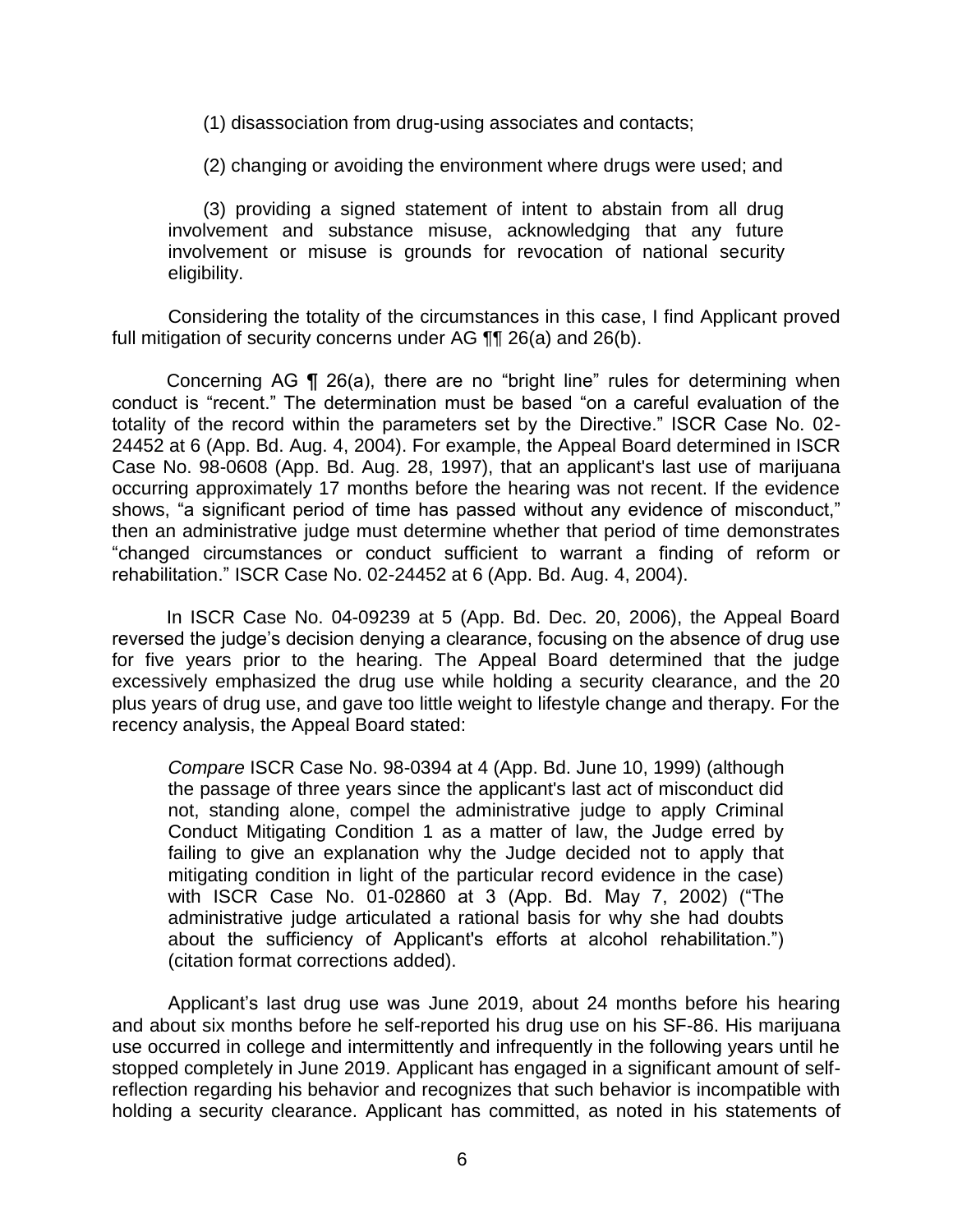intent, to disassociating from events and people that promote the usage of illegal intoxicants and avoiding drug-using associates and contacts.

 The record contains persuasive evidence that Applicant has turned the corner on achieving drug abstinence. He recognizes the importance of being a responsible husband and colleague, and that his actions can affect others. He also fully recognizes that there is no room for any drug use while holding a security clearance. Applicant's self-reflection, change in behavior, and support from his family, friends, and associates, not to mention 24 months of abstinence, are indicative of an individual who wants to right his course. The absence of evidence of more recent or extensive drug use, and his promise not to use illegal drugs in the future, eliminates doubts about his current reliability, trustworthiness, and good judgment with respect to abstaining from illegal drug use. In ISCR Case No. 02-08032 at 8 (App. Bd. May 14, 2004), the Appeal Board reversed an unfavorable security clearance decision because the administrative judge failed to explain why drug use was not mitigated after the passage of more than six years from the previous drug abuse.

AG ¶ 26(b) lists three ways Applicant can demonstrate his intent not to abuse illegal drugs in the future. He has maintained a drug-free environment, achieved ongoing personal growth, and changed his own life with respect to drug use. He does not associate with anyone who uses marijuana, has made lifestyle changes, and has abstained from drug use for about 24 months with no problem in doing so.

 Applicant's letters of support from his wife, friends, and colleagues document that he is an individual who possesses character and integrity. Applicant's work performance evaluation reflects the caliber of the contribution he is making as an employee. His performance further reflects his work behavior is not indicative of someone with a drug problem. As an employee and as a member of his community, he is viewed as reliable, a constant learner, and an individual with integrity. At his hearing, Applicant acknowledged that future drug abuse is incompatible with his future career and family plans, and manifested a steadfast commitment to continue lifestyle changes consistent with total abstinence of involvement with all illegal drugs.

 In evaluating Applicant's credibility, I did so after assessing his demeanor, overall candor on other matters, and reputation among his superiors and peers. Given the circumstances of Applicant's background, his explanation for his actions, and his subsequent behavior, I find credible his assertion that he will not use any illegal substance in the future. AG  $\P$  26(a) and 26(b) apply. Drug involvement and substance misuse security concerns are mitigated.

## **Whole-Person Concept**

 Under the whole-person concept, the administrative judge must evaluate an applicant's eligibility for a security clearance by considering the totality of the applicant's conduct and all the circumstances. The administrative judge should consider the nine adjudicative process factors listed at AG ¶ 2(d):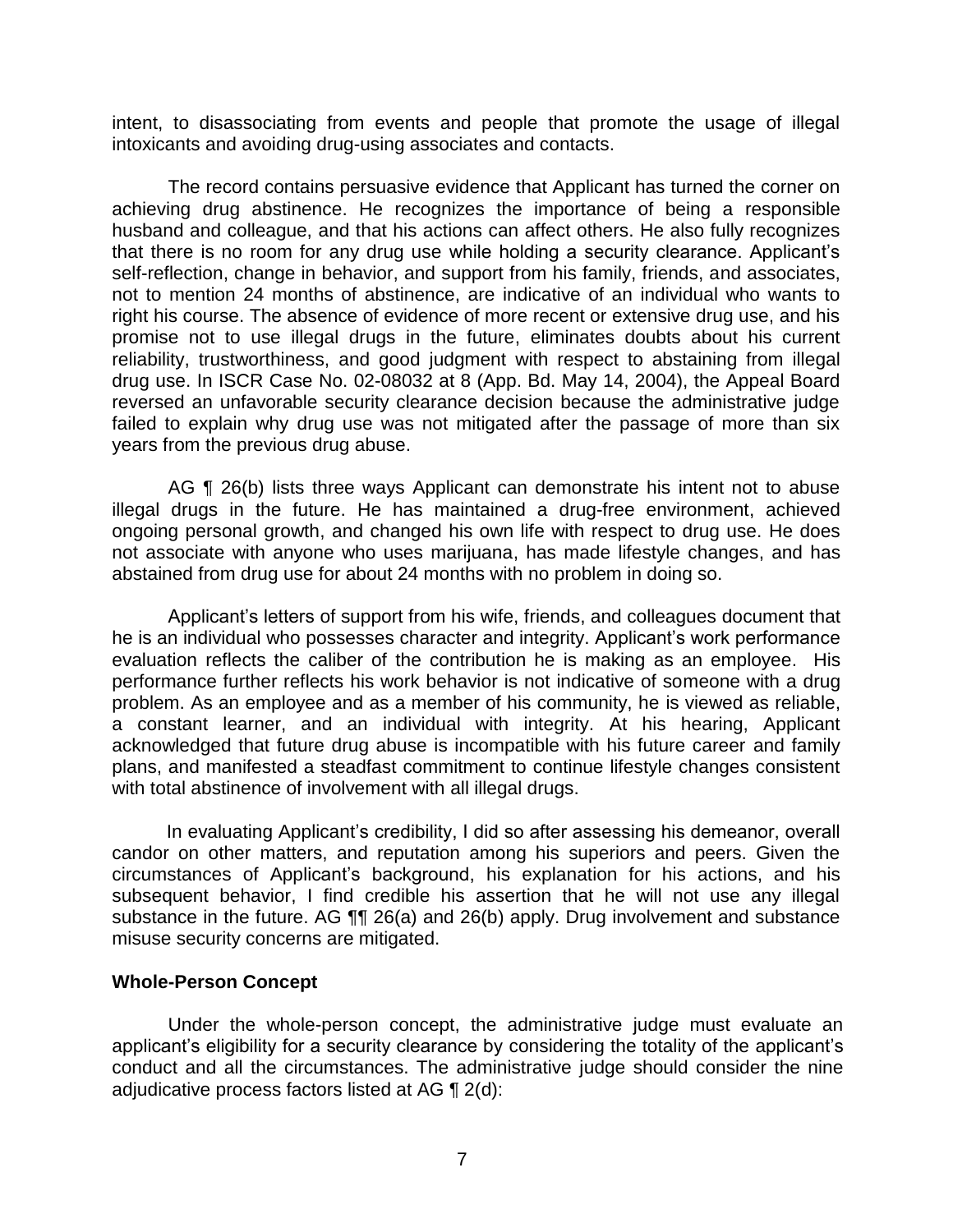(1) the nature, extent, and seriousness of the conduct; (2) the circumstances surrounding the conduct, to include knowledgeable participation; (3) the frequency and recency of the conduct; (4) the individual's age and maturity at the time of the conduct; (5) the extent to which participation is voluntary; (6) the presence or absence of rehabilitation and other permanent behavioral changes; (7) the motivation for the conduct; (8) the potential for pressure, coercion, exploitation, or duress; and (9) the likelihood of continuation or recurrence.

 overall commonsense judgment based upon careful consideration of the guidelines and the whole-person concept. AG ¶ 2(c). The discussion under Guideline H is incorporated The ultimate determination whether to grant national security eligibility must be an in this whole-person section. However, further comments are warranted.

 Applicant has been and is willing to maintain conduct expected of one entrusted with a security clearance. He self-reported his drug use knowing that such disclosure could jeopardize his clearance eligibility. I note that his drug use did not occur while he held a clearance. Applicant's drug use occurred infrequently. He recognizes that it is not prudent to associate with anyone who uses drugs or place himself in such an environment where drugs are used.

 Applicant's employer, friends, and family support him. He has a history of stable employment and a strong work ethic. This level of support and self-introspection should ensure his continued success. Applicant demonstrated the correct attitude and commitment to remaining free of illegal drug involvement. He has multiple indicators of a mature, stable, responsible, and trustworthy person. He was serious, candid, and credible at the hearing. He appears to have cooperated fully and provided truthful information during the security clearance process and during his OPM PSI. He made a good impression on me during the hearing. I believe Applicant has learned from this experience, and is committed to remaining drug-free.

 experience, and is committed to remaining drug-free. I take this position based on the law, as set forth in *Department of Navy v. Egan,*  484 U.S. 518 (1988), my careful consideration of the whole-person factors and supporting evidence, my application of the pertinent factors under the adjudicative process, and my interpretation of my responsibilities under the adjudicative guidelines.

## **Formal Findings**

The formal findings on the allegations set forth in the SOR are as follows:

| Paragraph 1, Guideline H: | <b>FOR APPLICANT</b> |
|---------------------------|----------------------|
|---------------------------|----------------------|

Subparagraph 1.a:

For Applicant